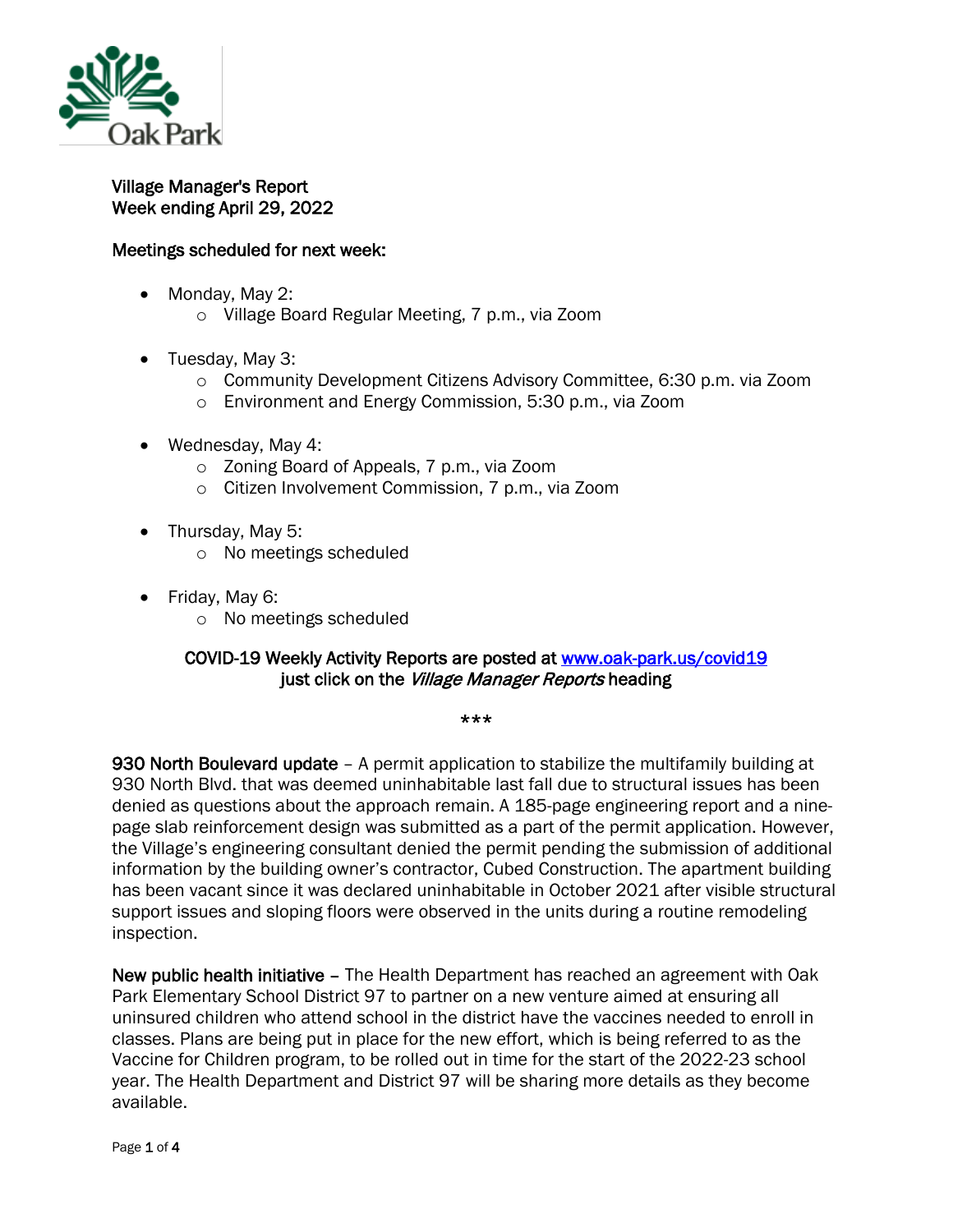Fighting invasive moth – Residents who are battling the invasive [spongy moth](https://www.smithsonianmag.com/smart-news/invasive-moth-gets-a-new-name-spongy-moth-180979680/) in trees on their property can take advantage of pricing the Village received in a competitive bid for treatment of trees on public property. A contractor hired by the Village will be injecting treatments into the trunks of 17 oak trees and scraping egg masses from 39 other parkway trees. Residents with private oak trees in the areas with the highest spongy moth population were notified by letter of the opportunity to get what is likely a lower cost than available to the typical consumer. Property owners have until May 6 to contact the Village contractor if they wish to participate.

Bird flu warning – The Health Department is urging residents not to set up bird feeders or baths at least through May as part of a statewide effort to help prevent the spread of avian influenza. Feeders and baths become gathering spots for birds and thus increase the chances of spreading the disease that is often deadly to fowl. While avian flu typically causes disease only in birds, individuals who have very close contact with infected live or dead birds can be infected. [Click here to learn more...](https://r20.rs6.net/tn.jsp?f=0015F20o5aBIL7RsACiYZyE1kz0AlgpzhTBfnEqMK3NbxcITHwazG8MbwJcoNj8qIQ-dy11prFHPjAORJsU-7vBGXoV59k5eYUMStoywG_6i6PBi4Z6oriI2vLVK-iJy-R9KUAlaDdNdziEf-RDvQwSwg2HkjoOMDuDWt-OJ_lS44m52j0kAYmgwZpzjWpnu6AtYwdop3y9mFu7IWApodB5BGb-PEif1VSnuxmbLh5IM2asFW4U4PiGcN-asZQiEuAPwbuOU7vjcPwAORuaNIrfpTiBCpWl0CwLdnL1dBP75IDOvBcqckEVeAHHq0ZiNRhqyX3E-0TPGc0=&c=exc650_BR8tIQSzulz27Azl3Wg_OTcbUV8sBaWLUa2joEDy-3pn_9w==&ch=lpTFm3w9jN2EV_wZ9uCT6C_iYc28MJzEJluqI88h2kuHcDwwzuItYg==)

Paper shredding reminder - As mentioned in last week's report, residents can safely dispose of sensitive documents they no longer need tomorrow (Saturday, April 30) at the Public Works Center. A commercial document disposal company will set up a commercial paper shredder from 9 a.m. to noon. Similar events in the past have proven very popular, so each household is limited to two bags or small boxes of paper items. Only documents with personal information such as credit card and social security numbers, and medical information will be accepted.

Prescription drug collection – Residents may safely dispose of expired and unwanted prescription drugs from 10 a.m. to 2 p.m., tomorrow (Saturday, April 30) at Oak Park Township, 105 S. Oak Park Ave. The event is part of the National Rx Take-Back Day sponsored by the federal Drug Enforcement Administration to help prevent drug addiction and overdose deaths. The drugs should be in their original package. Liquids and hypodermic needles will not be accepted. Prescription drugs also can be safely disposed of in a box accessible any time in the lobby of the Police Department at Village Hall. More information about annual collection day is posted at [www.takebackday.dea.gov.](http://www.takebackday.dea.gov/)

AED/CPR classes return - The [Fire Department](https://www.oak-park.us/village-services/fire-department) will resume offering a variety of life-saving classes including Cardiopulmonary Resuscitation (CPR) and training in how to use an automated external defibrillator, or AED. Classes are held in the Department's American Heart Association certified community training center in the main station, 100 N. Euclid Ave. All courses are taught by an AHA-certified instructor. The class schedule and more information on the various types of training is posted at [www.oak-park.us/cpr.](https://l.facebook.com/l.php?u=http%3A%2F%2Fwww.oak-park.us%2Fcpr%3Ffbclid%3DIwAR3FnviKlSpzCaFXVR8UvGchR5jh8wGkJXg-5pxC8u-KGUkQfJIS4jHnBjE&h=AT2b7raG94AKjnrU-mYSgvbftL6C453d6mU-yOded8p34-pjf2o5leONzJMH2Cr1lPGGpn6VjGt-gUvSSBr2mz6DWd1Q6qdLmhdOZ_Y-9ifUT6WA2ayb8zCGtOYYwYOko0ho&__tn__=-UK-R&c%5b0%5d=AT1MFDXf99C_2RqyNxHiAS0i4PZ1UIFsvUBCnXon_GSJf__HKGgZaDnYqeHElzrorShFMEmSbhM5mS3uMvcuSHyGFkcOQiaO86PCzy6uN821ovVNL1Lj9t0kiidCfsPMochxbb_YHwUG_u4XR7p4tXSOVw98GdXjvqS_kPCZZ3udFw)

Biking the neighborhood beat – The Police Department's community policing initiative, *[Bike](https://www.oak-park.us/village-services/police-department/bike-beat)  [the Beat](https://www.oak-park.us/village-services/police-department/bike-beat)*, returns this weekend. [Residential beat officers](https://www.oak-park.us/village-services/police-department/get-know-your-rbo) will be biking through neighborhoods, and stopping to engage with residents, answer questions about the community, listen to feedback and even register bikes on-site. Officers are assigned to serve as RBOs for eight geographic zones throughout the Village. RBOs will about out starting at 10 a.m. this Saturday riding through Zones 3 and 5. More information about Bike the Beat, including dates and zones for upcoming rides, is available at [www.oak-park.us/bikethebeat.](http://www.oak-park.us/bikethebeat)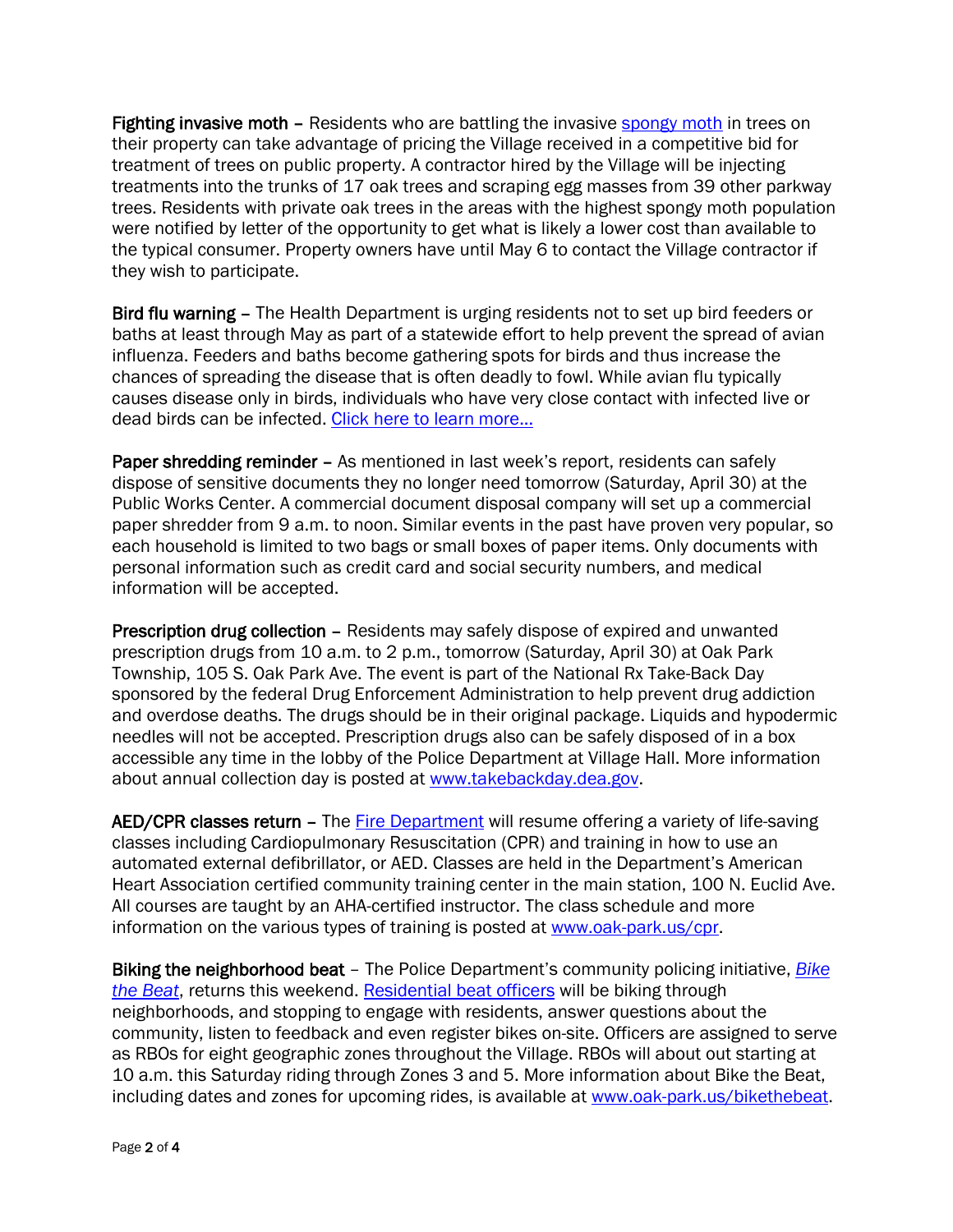A Day in Our Village update – Some 80 organizations have signed up so far to participate in [A Day in Our Village.](https://www.oak-park.us/our-community/special-events/day-our-village) This year's in-person event – the first since 2019 – will be somewhat pared down, with a limit of 125 booths and hours of 11 a.m. to 4 p.m. Most other activities typical to the festival are planned, including live music and a food court featuring local restaurants. First held in 1973, the event draws thousands of people to Scoville Park on the first Sunday of June. To many Oak Parkers, it is the unofficial beginning of the summer special event season. Organizations or businesses interested in hosting a booth can register through May 13 at [www.oak-park.us/DIOVregistration.](http://www.oak-park.us/DIOVregistration) Volunteers also are needed to help with the event. Representatives of any organization interested in participating may email [dayinourvillage@gmail.com.](mailto:dayinourvillage@gmail.com) For information on volunteering, contact the Community Relations Department at 708.358.5407 or [community@oak-park.us.](mailto:community@oak-park.us)

Alley improvements – All utility work related to this season's alley improvement projects has been completed. With the concrete pavement poured and garage aprons going in this week, the north-south alley between East and Fair Oaks avenues south of Chicago Avenue should reopen next week. Crews were expected to begin removing pavement in the north-south alley between East and Clinton avenues and south of Garfield Street. Notices about the coming work have been distributed to affected residents within the construction area. The 10 alley segments included in this year's projects are scheduled to be completed by mid-July.

LeMoyne Parkway sewer project - Excavation and utility work are underway at East Avenue and LeMoyne Parkway for the sewer relief project. A new sewer structure placed at the intersection will be assembled and tied into surrounding sewers. Installation of 36-inch pipe and sewer laterals will begin soon along LeMoyne Parkway and extend up to Fair Oaks Avenue.

Miscellaneous construction updates – Utility relocations in the alley adjacent to the multifamily redevelopment project site at Marion and Pleasant streets could wrap up mid-May, as crews begin foundation excavation and curb, gutter and temporary street light removal. The remaining ComEd work for the new Pete's Fresh Market on Madison Street should be completed by the end of May, followed by connecting new ComEd lines to the grid and starting work on the new combined sewer. Illinois Department of Transportation construction contractors have finished patching pavement on Harlem Avenue along the entire western border of Oak Park, as crews continue to adjust structures south of Lake Street and replacing curb.

Employee news – Erik Jacobsen has been named Interim Communications Director following the retirement of David Powers after 22 years in the position. Erik, who served as the Communications & Social Media Manager, joined the Village in 2016 and has since become an integral part of our public information team. His experience prior to joining the Village includes communications manager for the [Northern Illinois Food Bank](http://solvehungertoday.org/) and reporter for the Elgin Courier-News and several other suburban dailies in what was formerly the Sun-Times Media Group. Erik, who earned his journalism degree at the University of Missouri, has been an Oak Park resident for more than eight years. In other employee news, Oak Park's sole female firefighter/paramedic Melissa Schick successfully completed the mandatory one